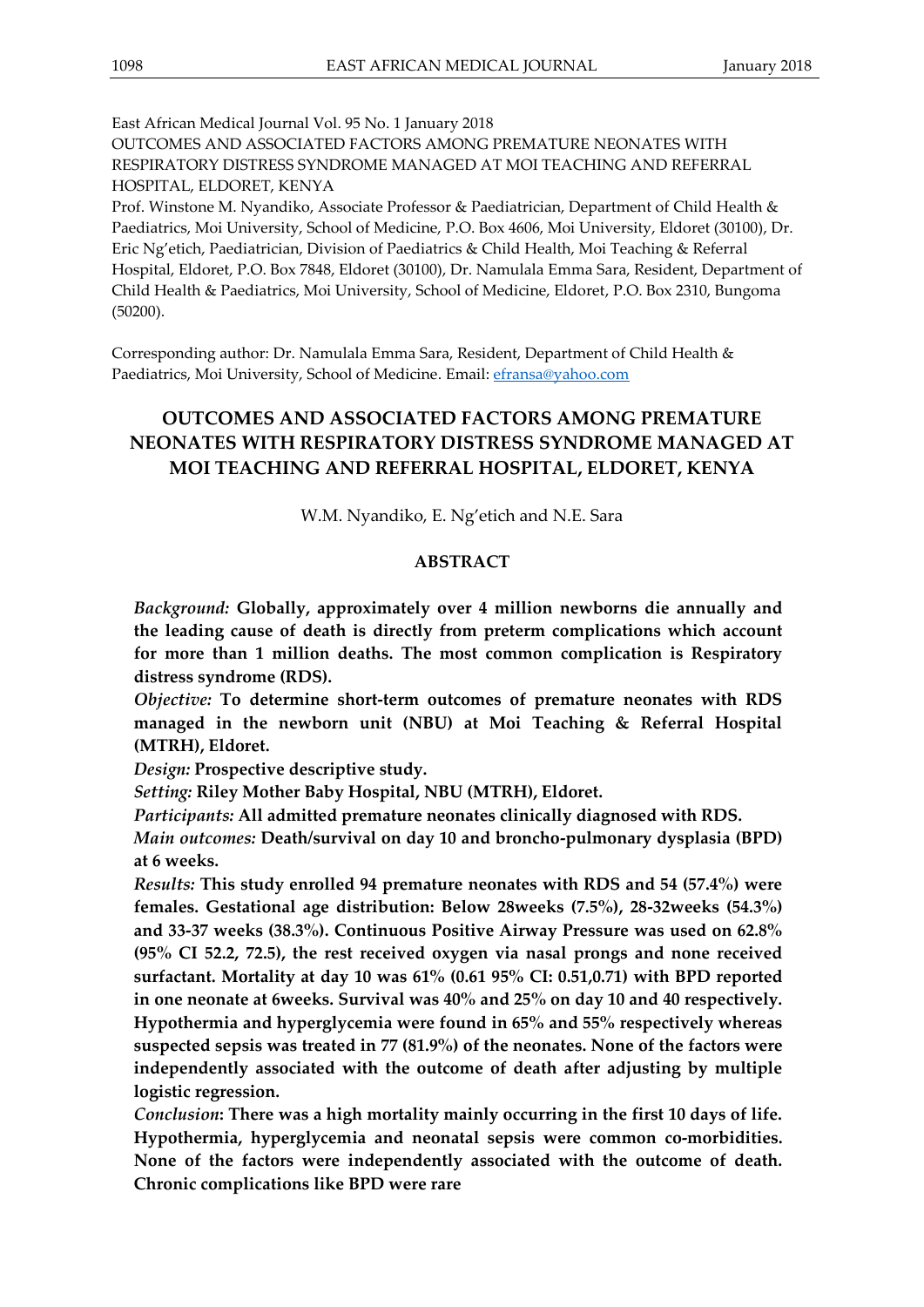#### **INTRODUCTION**

Globally, there has been a decline in neonatal mortality rate from 36/1000 live births in 1990 to 19 in 2015 although this is slower than that of post-neonatal under 5's at 58% compared to 47%. This trend applies to most low and middle income countries. Kenya had a slower decline of 27 to 22/1000 live births (1).

The United nations Interagency Group for Child Mortality Estimation report (UN IGME) 2015 projected that if this trend continues, half of the under 5's deaths between 2016- 2030 are likely to occur in the neonatal period which will increase neonatal mortality from 45% of the under 5's deaths in 2015 to 52% in 2030. Preterm birth is the leading cause of newborn deaths and the second greatest killer of under 5's worldwide following pneumonia. Approximately 15 million babies are born preterm annually worldwide and this translates to 1/10 babies born preterm (2,3) with rates rising in almost all countries ranging from 5-18% of babies born across 184 countries (3,4). Of the eleven countries with highest rates of over 15%, all except two are in sub-Saharan Africa. Kenya recorded twelve premature births per every one hundred live births (3).

Complications of preterm birth were the main causes of mortality among the under 5's accounting for about 18% of the cases (1). Over one million children die annually due to complications of prematurity yet three quarters (75%) could be saved with current, cost-effective interventions, even without intensive care facilities (2).

The most common complication of prematurity is RDS with or without BPD (3) with approximately 50% of those born at 26- 28 weeks gestation and less than 30% of those born at 30-31weeks gestation developing RDS (5).In developing countries such as Kenya, only about 46% of expectant mothers deliver in hospital with some parts like Nyanza and Western provinces having approximately 75% of them not delivering in hospital (6,7). This has led to RDS being less frequently reported and inaccurate records (8). RDS is a major contributor of neonatal mortality and morbidity worldwide (8). In Tanzania, Mlay GS et al found a mortality rate of 52% (9) whereas at Kenyatta National Hospital, Simiyu et al in 2002 recorded a morbidity of 43% amongst the total admissions (10). At MTRH in 2006, Njuguna et al found RDS to be the second commonest cause of morbidity after neonatal sepsis accounting for 37.1% amongst the admissions in the NBU11 and Makokha et al following her dissertation, in the same unit found a morbidity of 64.6% and RDS was the fourth commonest cause of admissions among premature neonates in 2014.

Management of RDS has evolved over the past five decades in developed countries and efficacy of various management modalities documented unlike in the developing countries (12). At MTRH, with the rising number of cases admitted with RDS, there is need for improved neonatal care focused on cost effective measures for treating RDS (10). Emerging new technologies such as use of oxygen therapy and CPAP together with observing fundamental principles of neonatal care in the developed countries have been associated with decreased mortality among RDS patients. With availability of oxygen and CPAP modalities in the NBU of MTRH, there is need to look at RDS management outcomes no study has previously been done addressing the same. The aim of this study was to determine RDS management outcomes in our unit and the factors associated with the same.

#### **METHODS**

This was a prospective descriptive study carried out at the Riley Mother Baby Hospital NBU of MTRH. Participants were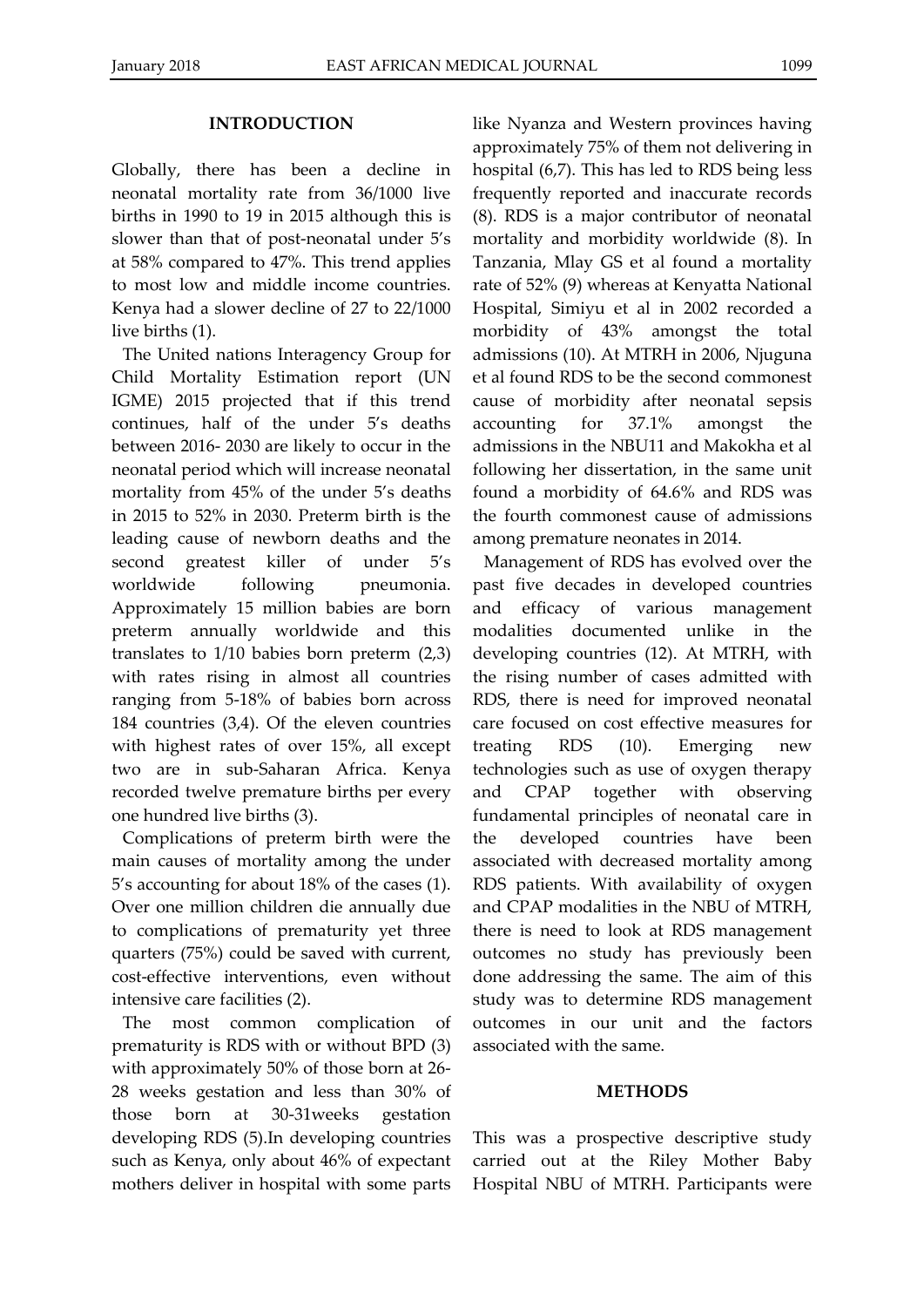recruited within 24 hours of admission and followed up during their stay in the unit, taking note of all significant clinical events until discharge or death at day (10). A follow up was done at 6 weeks irrespective of whether they had been discharged or were still in the unit.

The study targeted all premature neonates admitted with a study population comprising those clinically diagnosed to have RDS managed at the unit during the period between January and September 2015. However, those with severe birth asphyxia (APGAR score  $\leq$  4) and severe congenital malformations not compatible with life were excluded. The sample size was determined by the Fischer's formula with a total of 94 neonates recruited based on a study by Mlay G.S et al (9) on outcomes of RDS neonates admitted at Muhimbili medical centre, Dar es Salaam, Tanzania giving us an estimated P from the outcome death of 50% which gave us a sample size of 384. Adjustment for the finite population based on premature neonates admitted at the unit with a clinical diagnosis of RDS. On average, 12 neonates were admitted with RDS per month, for 9 months gave us a minimal sample size of 84. However, a further 10% was recruited to cater for any loss to follow up giving us a minimal final sample size of 94 sampled consecutively.

Short term outcomes of RDS defined as clinical features of respiratory distress in premature neonates (<37wks) who require oxygen support within 6 hours of life for at least 24 hours were looked out for. Primary outcomes were death or survival at day 10 and the secondary outcome was BPD defined as oxygen dependency at week six of life. Other outcomes included hypothermia, hyperthermia, hypoglycemia, hyperglycemia, neonatal sepsis and initiation of enteral feeds. Study participants were identified over 24 hrs with confirmation of the clinical diagnosis based on the findings; sub-costal recession,

grunting, flaring of the alae nasi, apnea, cyanosis, intercostal recession, shallow breathing and tachypnea. At 24 hours if they were still on respiratory support, consent was obtained.

Data was collected using a pretested structured questionnaire and a follow up data Collection form. Data on demographic characteristics, neonatal and maternal characteristics were entered in the data collection form at 24 hours of admission following recruitment. Most of the data on maternal and infant characteristics were obtained from the nursery admission notes and any missing data was obtained through maternal interview and by checking the antenatal attendance booklets. Subsequently, a daily follow up was done till both primary and secondary outcomes were obtained up to a maximum of 6 weeks with the information entered to a data follow up chart. Those discharged before 6weeks had their contacts taken to be used as a reminder and were followed up in the neonatal outpatient clinic at 6 weeks from the day of delivery to examine for any secondary outcomes.

Data collected was entered into Microsoft access data base then exported to STATA version 13.0 for analysis. Descriptive statistics were used for continuous variables whereas frequency listings and percentages were used to describe categorical variables. The log-rank test was used to test for associations among various GA and birth weight categories presented in the Kaplan-Meir survival curves. The Fischer's exact and Pearson's Chi square tests were used to test for associations among sociodemographic and treatment variables with the outcome death. A p-value  $< 0.05$  was considered statistically significant at 95% confidence interval. Multiple logistic regression (odds ratio) was used to determine independent variables for the outcome death. Data is presented in prose, tables, figures and curves.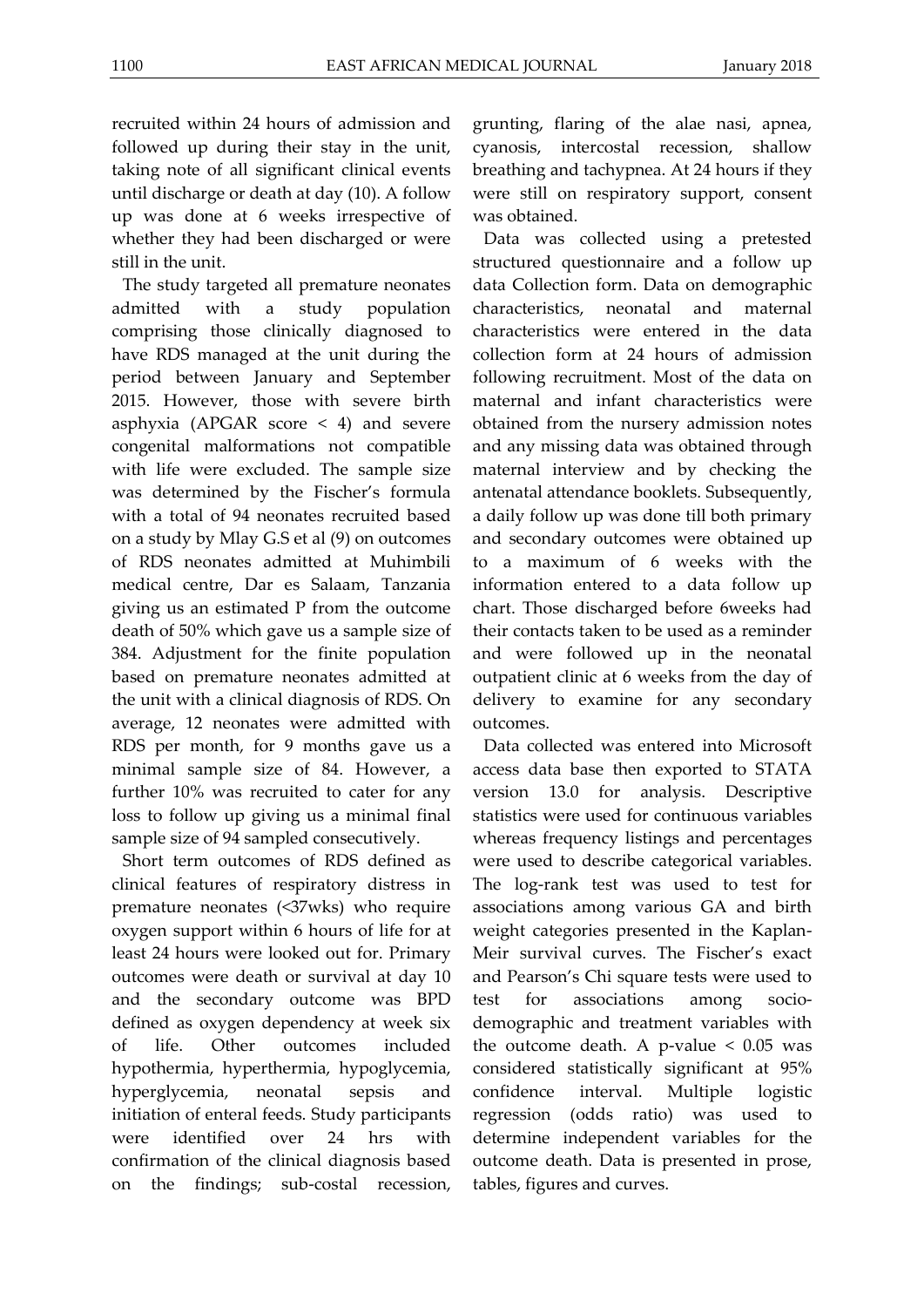Approval was sought from IREC of MTRH and Moi University CHS with permission granted by the director of MTRH. Informed consent was obtained from the parents of the study participants.

*Study limitations:* There was lack of radiological investigation, surfactant level determination and lecithin sphingomyelin ratio to support the diagnosis of RDS by the clinicians and lack of access to an early

echocardiogram to rule out congenital heart diseases that would also cause oxygen dependency.

#### **RESULTS**

*Socio-demographic characteristics:* We recruited 94 premature neonates clinically diagnosed to have RDS between January and September 2015 out of whom were 54 females.

| Neonatal & Maternal characteristics       |                   |                 |  |  |  |
|-------------------------------------------|-------------------|-----------------|--|--|--|
| Variable                                  | Frequency $(\% )$ | Median(IQR)     |  |  |  |
| NEONATAL CHARACTERISTICS                  |                   |                 |  |  |  |
| <b>Sex</b>                                |                   |                 |  |  |  |
| Male                                      | 40(42.55%)        |                 |  |  |  |
| Female                                    | 54(57.45%)        |                 |  |  |  |
| <b>Birth weight at admission</b>          |                   |                 |  |  |  |
| $<$ 1000 grams                            | 16(17.20%)        |                 |  |  |  |
| 1000-1499grams                            | 51(54.84%)        |                 |  |  |  |
| 1500-2500grams                            | 26(27.96%)        |                 |  |  |  |
| Age at admission(days)                    |                   | 0.63(0.17, 2.5) |  |  |  |
| Length of hospital stay(days)             |                   | 7(3,24)         |  |  |  |
| Length of stay to Death                   |                   | 5(3,8)          |  |  |  |
| Weight category discharged(n=23)          |                   |                 |  |  |  |
| $<$ 1000grams                             | $1(4.35\%)$       |                 |  |  |  |
| 1000-1499grams                            | 4(17.39%)         |                 |  |  |  |
| 1500-2500grams                            | 18(78.26%)        |                 |  |  |  |
| Place of delivery                         |                   |                 |  |  |  |
| Home                                      | 11 (11.7%)        |                 |  |  |  |
| Hospital                                  | 83 (88.3%)        |                 |  |  |  |
| <b>Gestational age by the New Ballard</b> |                   |                 |  |  |  |
| Score(weeks)                              |                   |                 |  |  |  |
| $<$ 28                                    | 5(5.43%)          |                 |  |  |  |
| 28-32                                     | 51(55.43%)        |                 |  |  |  |
| 33-37                                     | 36(39.13%)        |                 |  |  |  |
| Mode of delivery                          |                   |                 |  |  |  |
| Spontaneous Breech Delivery               | $7(7.4\%)$        |                 |  |  |  |
| Spontaneous Vertex Delivery               | 69(73.4%)         |                 |  |  |  |
| Caeserian section                         | $7(7.4\%)$        |                 |  |  |  |
| Unaware                                   | $11(11.7\%)$      |                 |  |  |  |
| <b>APGAR</b> score                        |                   |                 |  |  |  |
| $4 - 7$                                   | $33(35.1\%)$      |                 |  |  |  |
| $8 - 10$                                  | 38(40.4%)         |                 |  |  |  |
| <b>Born Before Arrival</b>                | 16(17.0%)         |                 |  |  |  |
| Not indicated                             | $7(7.4\%)$        |                 |  |  |  |

**Table 1:**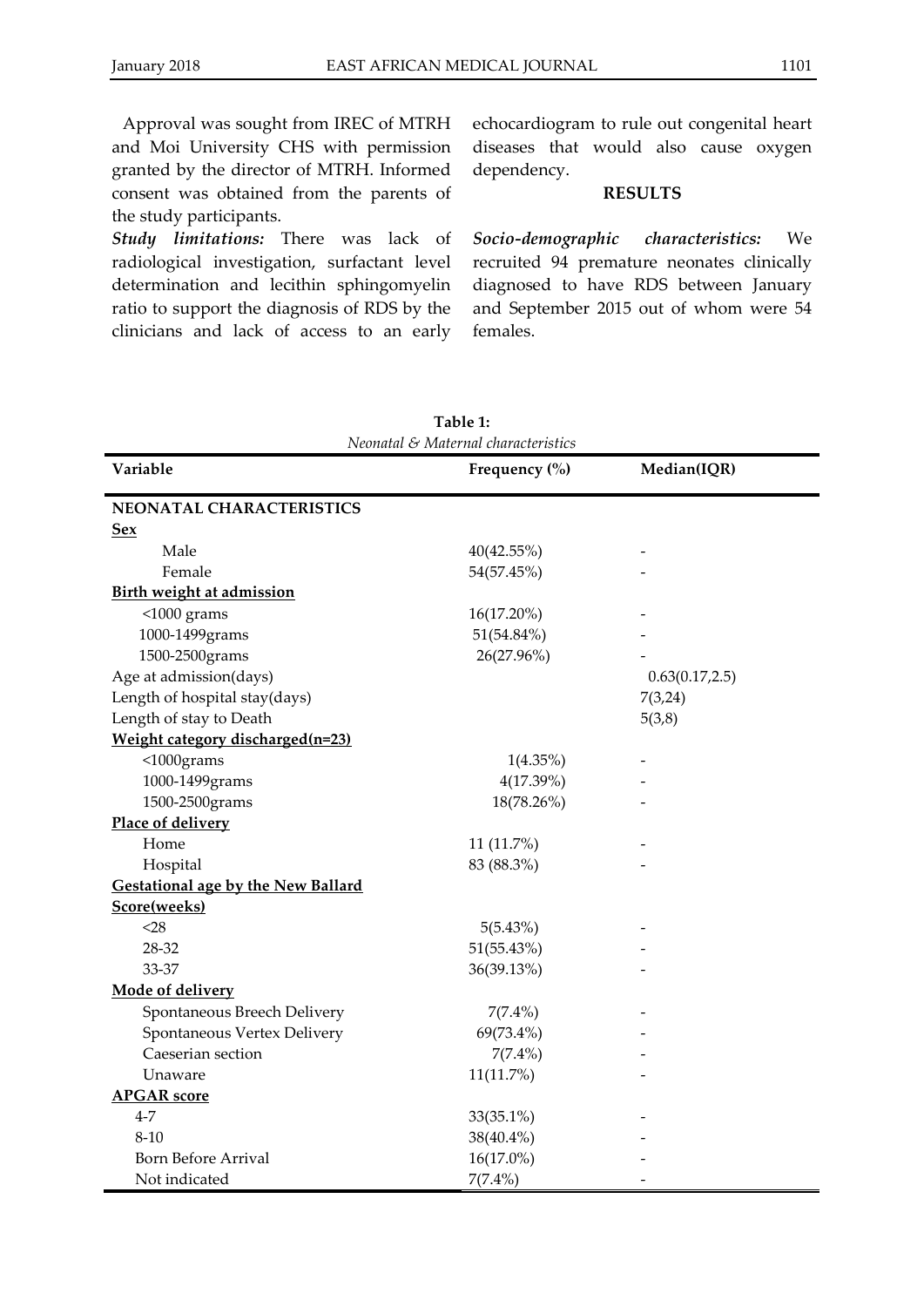| <b>MATERNAL CHARACTERISTICS</b><br>Maternal age(yrs) |              | 23(21,28) |
|------------------------------------------------------|--------------|-----------|
|                                                      |              |           |
| Marital status                                       |              |           |
| Married                                              | 65(69.9%)    |           |
| Single                                               | 28(30.1%)    |           |
|                                                      |              |           |
| <b>Educational level</b>                             |              |           |
| Primary                                              | 35(38%)      |           |
| Secondary                                            | 40(43.5%)    |           |
| Tertiary                                             | $17(18.5\%)$ |           |
| Parity                                               |              |           |
| Primigravida                                         | 54(57.5%)    |           |
| Multigravida                                         | 37(39.4%)    |           |
|                                                      |              |           |

*Clinical characteristics of the neonates:* Most of the study participants presented with sub-costal recession (73.4%), grunting and flaring of the *alae nasi* (68.1% each). The rest included cyanosis (44.7%), intercostal recession (31.9%), shallow breathing (12.8%) and apnea (11.7%). Tachypnea (respiratory rate >60breaths/ minute) was noted in 69 (73.41%) of the neonates.

#### **OUTCOMES**

*Mortality:* There were 68 (72.3%) deaths during the study period with 58 occurring within the first 10 days of life. Mortality rate at day 10 was 61% (0.61, 95%CI: 0.51,0.71). Oxygen therapy was an initial treatment modality for 88 (93.6%) of the neonates.

Majority, 59 (62.8%) with 95% CI 52.2, 72.5) were managed on continuous positive airway pressure (CPAP) subsequently. None of the neonates received surfactant therapy. CPAP was started as an initial treatment modality for only 6 (6.4%) neonates with 53 (56.4%) being put on CPAP later during the hospital stay. Average time to start of CPAP was 3.08 days. Of the 6 neonates whose initial treatment was CPAP, half (3) of them died within the first 10 days of life while 2 were discharged and one (1) was on supplemental oxygen at 6 weeks. BPD was found in 1 (1.1%) of the neonates.

*Survival:* Survival was about 40%, 30%, 28% and 25% on day 10, 20, 30 and 40 respectively as shown in the Kaplan-Meir survival curve in figure 1 below.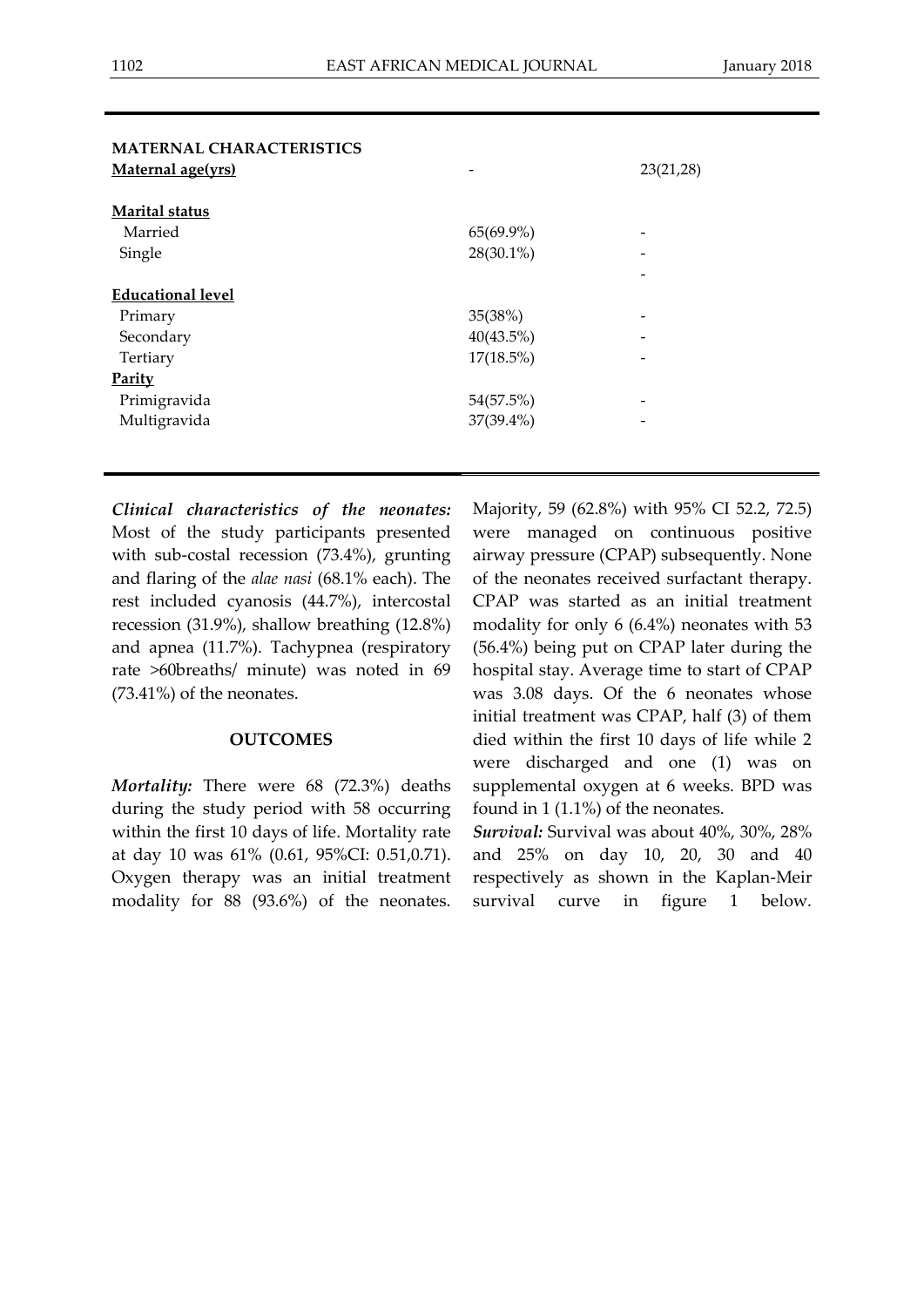

**Figure 1** *Neonates' Overall survival (time to death) - Kaplan -Meir survival curve*

Survival by gestational age is illustrated by figure 2 below. None of those born with a GA of < 28weeks survived beyond 5 days of life. However, for those with GA of 28 weeks and above, survival was 40%, 30% and 25% on day 10, 20 and 30 respectively. From the log rank test, survival distribution

of different GA categories comparing those born with a GA of < 28weeks and those above was statistically significant (P=0.039) indicating that having a GA above 28 weeks is significantly associated with better survival.



**Figure 2**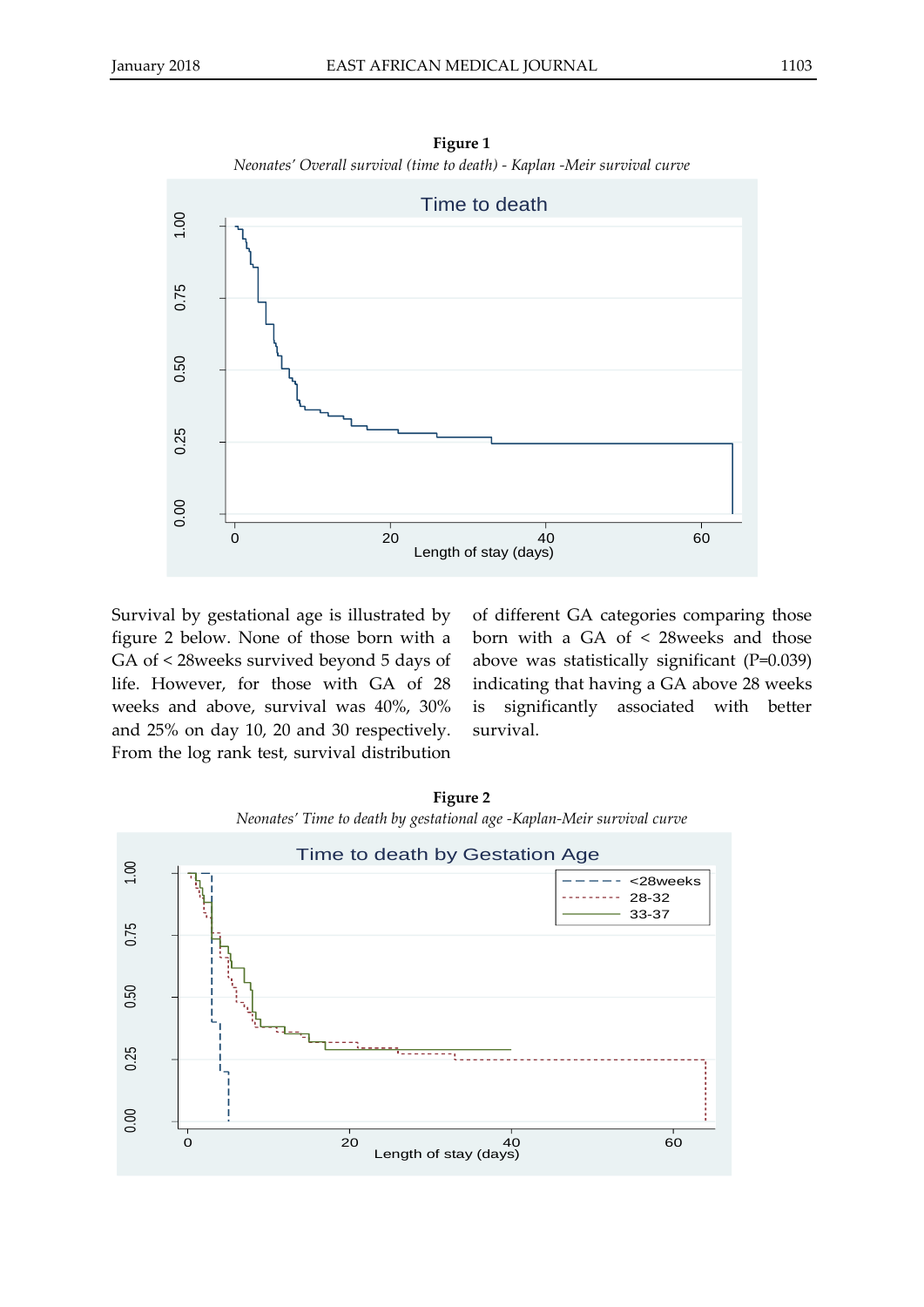Figure 3 below indicates survival by birth weight. For those born with a birth weight of <1000 grams, it was 30%, 25% and 20% on day 10, 20 and 30 respectively; those between 1000-1499 grams, it was 25%, 15% and 13% on day 10, 20 and 30 respectively whereas for those between 1500-2500grams it was 60% and 50% on day 10 and 20

respectively. From the log rank test, the survival distribution of different birth weight categories was statistically significant (P=0.016) indicating that those with a birth weight of more than 1500g were more likely to survive than those with a lesser weight.

**Figure 3** *Neonates' Time to death by birth weight -Kaplan and Meir survival curve*



*Other outcomes:* Hypothermia was found in 60 (64%) from at least one reading from the 3 hourly temperatures taken daily with the remaining having normal temperature. Only 1 (1%) neonate had hypoglycemia, 41 (43.6%) had a normal glucose control whereas the remaining 52 (55.3%) had hyperglycemia from at least a reading recorded 3 hourly over 24hours on a daily basis. All neonates were put on intravenous fluids for the first 24 hours, 10% dextrose was initiated and electrolytes subsequently introduced after 24 hours. Enteral feeds were initiated as tolerated on day 3 of life. A total of 77 (61%) neonates were treated for

neonatal sepsis out of whom 27 (35%) had blood cultures with 23 (85%) found to be positive for bacterial growth.

## **FACTORS ASSOCIATED WITH THE OUTCOME DEATH**

*Univariate analysis:* On univariate analysis of the various factors associated with the outcome death, we found that having a birth weight of less than  $1500$  grams (P=0.007), being born of a primi-gravida (P=0.031) and lack of antenatal clinic attendance (P=0.016) were significantly associated with the outcome of death.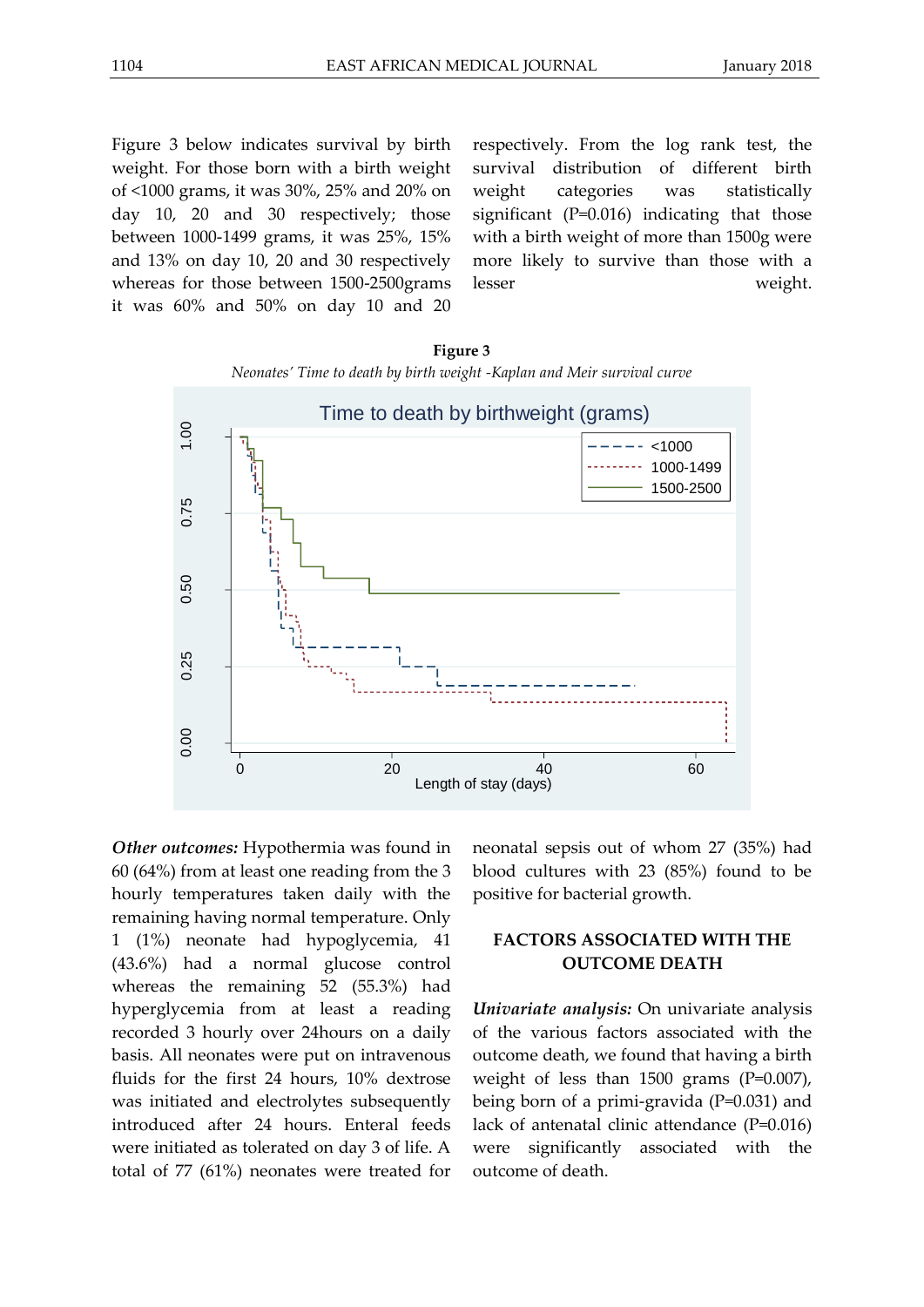*Multivariate analysis:* The table 4 below indicates multivariate analysis (odds ratio) for independent factors for the outcome

| Multiple logistic regression for the outcome of death                                 |                      |                      |                      |                |  |  |
|---------------------------------------------------------------------------------------|----------------------|----------------------|----------------------|----------------|--|--|
| <b>DEAD</b>                                                                           | <b>ODDS RATIO</b>    | 95% CI               |                      | <b>P-VALUE</b> |  |  |
| <b>Sex</b>                                                                            |                      |                      |                      |                |  |  |
| Male vs. Female                                                                       | 2.066876             | 0.627657             | 6.806233             | 0.232          |  |  |
| <b>Birth weight</b><br>$1000 - 1499$ vs. $\leq 1000$<br>$1500 - 2500$ vs. $\leq 1000$ | 0.757692<br>0.191322 | 0.125552<br>0.027610 | 4.572576<br>1.325767 | 0.762<br>0.094 |  |  |
| Parity<br>Primi vs. Multi                                                             | 2.466389             | 0.821588             | 7.40405              | 0.107          |  |  |
| Antenatal clinic attendance                                                           |                      |                      |                      |                |  |  |
| ANC vs. No ANC                                                                        | 0.329641             | 0.089344             | 1.216241             | 0.096          |  |  |

**Table 4**

#### **DISCUSSION**

The mortality in this study is higher as compared to Mlay et al<sup>9</sup> study conducted at Muhimbili medical centre in Dares Salaam, Tanzania which is similarly a teaching and second referral hospital in the country. This may be due to indifferences in the sample size such that in this study we had a smaller sample size without controls and only included premature neonates clinically diagnosed with RDS unlike Mlay et al whereby they included all neonates with respiratory distress. Morbidity due to RDS at our facility is four times higher as compared to Muhimbili hospital leading to higher mortality in our set up. Ghafoor et al<sup>13</sup> in Pakistan at Rawalpindi Military Hospital recruited both term and preterm neonates hence our outcomes having been skewed to favour poor outcome among prematures. In Mlay et al<sup>9</sup> and Perez<sup>14</sup> et al studies, 60% and 100% of the neonates respectively had an X-ray of the chest which aided in diagnosis of RDS unlike our study which was highly dependent on the clinical diagnosis hence a possibility of overdiagnosis of RDS with overlap of other comorbidities such as neonatal pneumonia, sepsis, congenital heart diseases and birth

asphyxia which highly impact on neonatal mortality. At MTRH, only two modalities are employed in treatment of RDS (CPAP and oxygen via nasal prongs) unlike at Muhimbili whereby despite having the two also had neonate given surfactant which is the definitive treatment resulting in a lower mortality as compared to our study.

death. None of the factors were significantly associated with the outcome death.

Myhre et al<sup>15</sup> in a two arm study (prospective and retrospective arms) and Omoding et al<sup>16</sup> in a short longitudinal study at Kijabe AIC mission Hospital found a better survival as compared to this study. The difference might have been in the treatment modalities. CPAP at Kijabe was initiated earlier within 24 hours in over 90% of the neonates unlike in our study whereby it was started late (on average day 3) leading to poor survival as CPAP is associated with a better outcome if started early. There were inadequate CPAP machines to those who really required them early as initiation on the same was dependent on availability leading to poor survival. We didn't have options to CPAP failure denying neonates chances of survival with modalities such as mechanical ventilation and Surfactant as it were at Kijabe.

BPD associated with ventilation and oxygen treatment was rare as compared to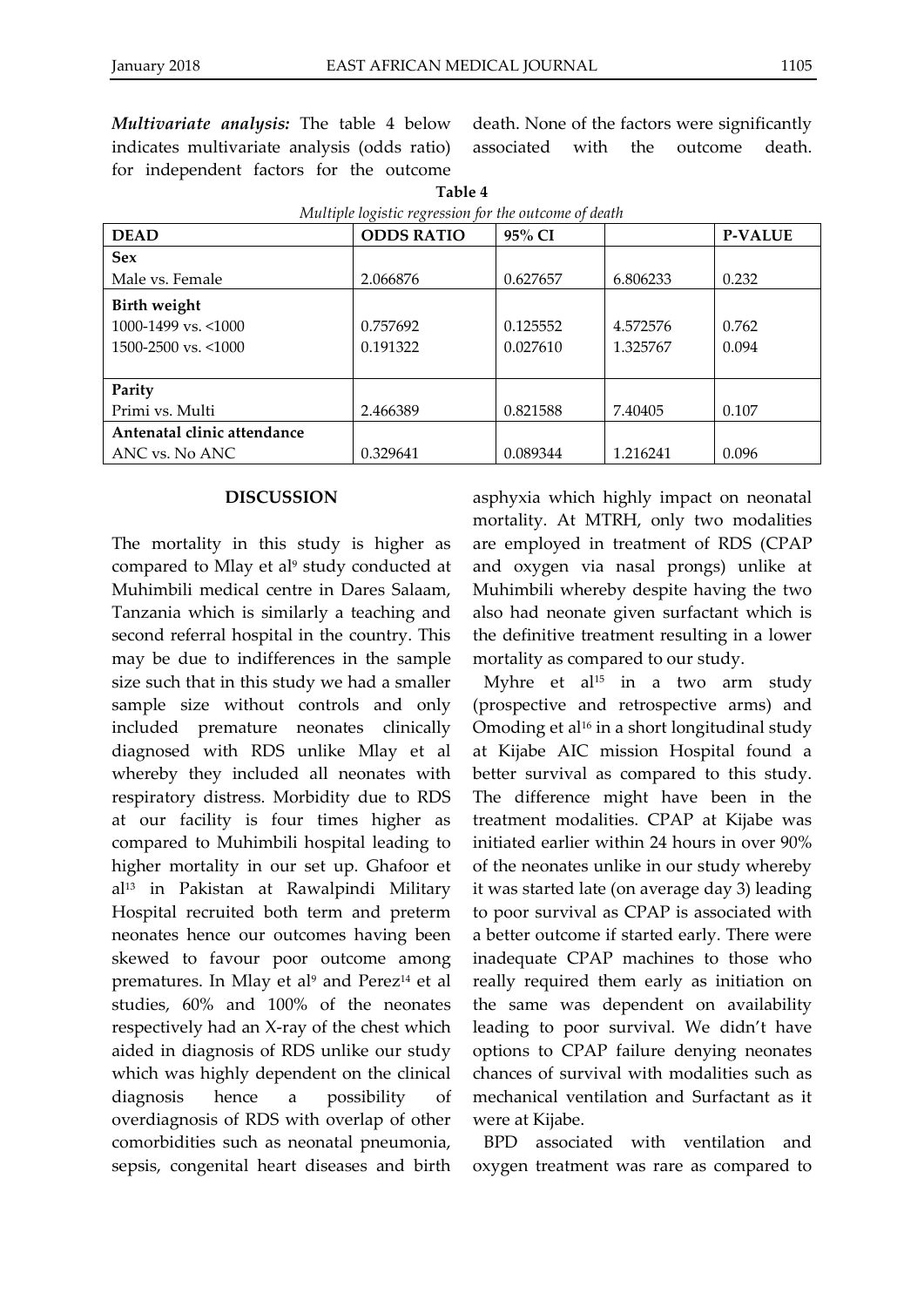Omoding et al study<sup>16</sup>. The difference may have been due to a lesser number of neonates started on CPAP as an initial modality and that most of them died within the first 10 days of life not having a chance to be assessed for the same at week 6. Lastly, the difference in the definition of BPD for both studies may have contributed to the insignificant finding of BPD as the duration was lesser in our study.

On multivariate analysis, the odds of males dying from RDS was 2.01 times more than females whereas the odds of dying from RDS after being born of a primigravida was 2.47 times more likely than those born of multigravida. However, none of these factors were significantly associated with the outcome death.

## **CONCLUSION**

There was a high mortality with majority of the deaths occurring within the first 10 days of life. Hypothermia, hyperglycemia and neonatal sepsis were common comorbidities. None of the factors were independently associated with the outcome of death with chronic complications like BPD reported rarely.

### **REFERENCES**

- 1. United Nations Children's Fund. (2015). IGME report 2015 child mortality final.pdf. Retrieved from http://www.childmortality.org/files\_v20/ download/IGME report 2015 child mortality final.pdf
- 2. Wang, M. L., Dorer, D. J., Fleming, M. P., & Catlin, E. a. (2004). Clinical outcomes of near-term infants. *Pediatrics*, *114*(2), 372–376.

http://doi.org/10.1542/peds.114.2.372

3. WHO. (2013). Preterm birth. Retrieved from http://www.who.int/mediacentre/factshe

ets/fs363/en/

4. Goldenberg, R. L., Culhane, J. F., Iams, J. D., & Romero, R. (2009). Preterm Birth 1: Epidemiology and Causes of Preterm Birth. *Obstetric Anesthesia Digest*, *29*(1), 6– 7.

http://doi.org/10.1097/01.aoa.0000344666. 82463.8d

- 5. Pramani AK, Rosenkrantz MD, Pesonen AK et al,Respiratory distress Syndrome, Medscape, Sep 2012
- 6. Ikamari, L., Izugbara, C., & Ochako, R. (2013). Prevalence and determinants of unintended pregnancy among women in Nairobi, Kenya. *BMC Pregnancy and Childbirth*, *13*(1), 69. http://doi.org/10.1186/1471-2393-13-69
- 7. KNBS. (2015). Key Indicators 2014 Kenya Demographic and Health Survey.
- 8. Kamath, B. D., Macguire, E. R., McClure, E. M., Goldenberg, R. L., & Jobe, A. H. (2011). Neonatal mortality from respiratory distress syndrome: lessons for low-resource countries. *Pediatrics*, *127*(6), 1139–46. http://doi.org/10.1542/peds.2010-3212
- 9. Mlay, G. S., & Manji, K. P. (2000). Respiratory distress syndrome among neonates admitted at Muhimbili Medical Centre, Dar es Salaam, Tanzania. *Journal of Tropical Pediatrics*, *46*(5), 303–7. Retrieved from http://www.ncbi.nlm.nih.gov/pubmed/1 1077942
- 10. Kiptoon, P. (2014). An assessment of the overall mortality of low birth weight neonates at the new birth units of the Moi Teaching and Referral Hospital in Eldoret, Kenya (2014). *East African Medical Journa; 2*(3), 63–71.
- 11. Levesque, B. M., Kalish, L. a, LaPierre, J., Welch, M., & Porter, V. (2011). Impact of implementing 5 potentially better respiratory practices on neonatal outcomes and costs. *Pediatrics*, *128*(1), e218–e226.

http://doi.org/10.1542/peds.2010-3265

12. D.E., S. (2004). Morbidity and mortality of low birth weight infants in the new born unit of Kenyatta National Hospital, Nairobi. *East African Medical Journal*. Retrieved from